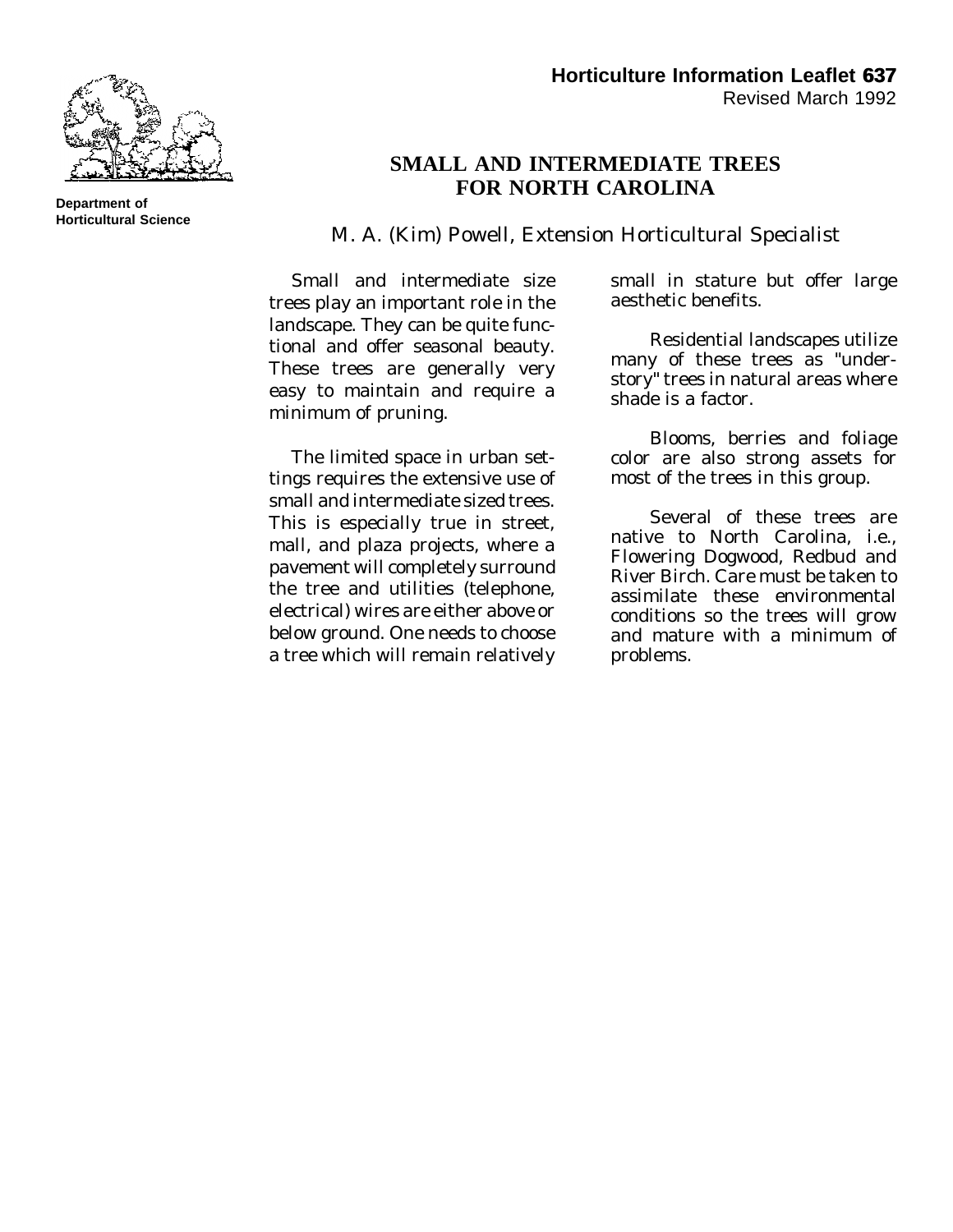| <b>Botanical Name and</b>            | <b>Hardiness</b> |             | Growth   |                 |                |                              | Height                 |                                                                                      |
|--------------------------------------|------------------|-------------|----------|-----------------|----------------|------------------------------|------------------------|--------------------------------------------------------------------------------------|
| <b>COMMON NAME</b>                   | Zone Group       |             | Rate     | <b>Exposure</b> | <b>Texture</b> | Form                         | <b>Spread</b>          | <b>Landscape Remarks</b>                                                             |
| Acer palmatum                        | 6,7,8            | D           | slow     | part            | medium         | dense                        | $15 - 25'$             | excellent specimen tree; several                                                     |
| <b>JAPANESE MAPLE</b>                |                  |             |          | shade           | to fine        | rounded top                  | $10-15'$               | varieties with interesting habits                                                    |
| Albizia julibrissin                  | 7,8              | D           | rapid    | sun             | fine           | spreading                    | $20-30'$               | relatively short-lived                                                               |
| <b>MIMOSA</b>                        |                  |             |          |                 |                | low open                     | $20-30'$               | good summer color                                                                    |
| Betula nigra                         | 6,7,8            | D           | moderate | part            | medium         | upright                      | $25 - 40'$             | multi-trunk is desired - excellent                                                   |
| <b>RIVER BIRCH</b>                   |                  |             |          | shade           |                | open                         | $10-15'$               | native tree which can be transplanted                                                |
| Betula pendula                       | 6,7,8            | D           | rapid    | sun             | medium         | umbrella                     | $25 - 40'$             | excellent for white bark and                                                         |
| EUROPEAN WHITE BIRCH                 |                  |             |          |                 |                | crowned                      | $10-15'$               | yellow fall foliage                                                                  |
| Carpinus caroliniana                 | 6,7,8            | D           | slow     | sun to          | medium         | irregular                    | $25 - 35'$             | very slow growing but should be                                                      |
| AMERICAN HORNBEAM                    |                  |             |          | part shade      |                | crooked stem                 | $20-25'$               | planted more                                                                         |
|                                      |                  |             |          |                 |                | with horizontal              |                        |                                                                                      |
|                                      |                  |             |          |                 |                | branches                     |                        |                                                                                      |
| Cercis canadensis                    | 6,7,8            | D           | slow     | sun to          | medium         | wide                         | $20-30'$               | good tree tolerant of                                                                |
| <b>EASTERN REDBUD</b>                |                  |             |          | part shade      |                | spreading                    | $15-20'$               | adverse conditions                                                                   |
|                                      |                  |             |          |                 |                | branches                     |                        |                                                                                      |
| Cornus florida                       | 6,7,8            | D           | moderate | sun to          | medium         | broad                        | $20-30'$               | excellent landscape tree for good soils;                                             |
| <b>FLOWERING DOGWOOD</b>             |                  |             |          | part shade      |                | crowned                      | $20-25'$               | many varieties to plant -                                                            |
|                                      |                  |             |          |                 |                | small tree                   |                        | Cultivars                                                                            |
|                                      |                  |             |          |                 |                |                              |                        | 'Cherokee Chief' - dark pink                                                         |
|                                      |                  |             |          |                 |                |                              |                        | 'Cloud 9' - white                                                                    |
|                                      |                  |             |          |                 |                |                              |                        | 'White Cloud' - white                                                                |
|                                      |                  |             |          |                 |                |                              |                        | 'Rubra' - pink                                                                       |
| Cornus kousa                         | 6,7              | D           | moderate | sun to          | medium         | horizontal                   | $10-15'$               | beautiful specimen landscape tree                                                    |
| KOUSA DOGWOOD                        |                  |             |          | part shade      |                | branching                    | $8-10'$                |                                                                                      |
|                                      |                  |             |          |                 |                | habit                        |                        |                                                                                      |
| Cotinus coggyria                     | 6,7,8            | D           | moderate | sun             | medium         | oval crown                   | $10-15'$               | 'Daydream' - purple form very                                                        |
| <b>SMOKETREE</b>                     |                  |             |          |                 |                |                              | $10-12'$               | interesting habit                                                                    |
| Crataegus phaenopyrum                | 6,7,8            | D           | moderate | sun             | medium         | dense,                       | $25 - 30'$             | nice fall color, berries                                                             |
| WASHINGTON HAWTHORN                  |                  |             |          |                 | to fine        | rounded top                  | $20 - 25'$             | persisting through winter                                                            |
| Eriobotrya japonica                  | 7,8              | E           | rapid    | sun to          | coarse         | short trunk                  | $10-20'$               | excellent accent plant;                                                              |
| <b>LOQUAT</b>                        |                  |             |          | part shade      |                | dense head                   | $8 - 10'$              | fruits on coastal areas                                                              |
| Halesia carolina                     | 6,7              | D           | moderate | shade           | medium to      | rounded                      | $20 - 40'$             | beautiful multi-trunk tree                                                           |
| CAROLINA SILVERBELL<br>Ilex cassine  | 7,8              | E           | medium   | sun to          | coarse<br>fine | open crown<br>large shrub    | $15 - 20'$<br>$20-30'$ | beautiful tree with green foliage,                                                   |
| DAHOON HOLLY                         |                  |             |          | part shade      |                | form, dense                  |                        | red berries, gray bark                                                               |
|                                      |                  |             |          |                 |                | branches                     |                        |                                                                                      |
| Ilex opaca                           | 6,7,8            | E           | slow     | sun to          | medium         | upright and                  | $20 - 30'$             | excellent native tree - must have both                                               |
| AMERICAN HOLLY                       |                  |             |          | part shade      |                | conical                      | $10-20'$               | sexes for fruit                                                                      |
| Koelreuteria paniculata              | 6,7,8            | D           | rapid    | sun to          | medium         | upright                      | $20-30'$               | interesting seed display in fall                                                     |
| <b>GOLDEN-RAIN TREE</b>              |                  |             |          | part shade      |                | open                         | $15 - 20'$             | compound leaves                                                                      |
| Laburnum x watereri                  | 6,7              | D           | slow     | sun             | fine           | multi-trunked                | $25 - 30'$             | specimen tree, rather short lived                                                    |
| <b>GOLDEN-CHAIN</b>                  |                  |             |          |                 |                | upright form                 | $10-15'$               |                                                                                      |
| Lagerstroemia indica<br>CRAPE-MYRTLE | 7,8              | $\mathbf D$ | moderate | sun             | medium         | multi-trunk<br>rounded crown | $20 - 25'$<br>$10-15'$ | interesting in tree form, showy display<br>of blooms in summer, excellent fall color |
|                                      |                  |             |          |                 |                |                              |                        | Cultivars                                                                            |
|                                      |                  |             |          |                 |                |                              |                        | 'Potomac' - pink                                                                     |
|                                      |                  |             |          |                 |                |                              |                        | 'Catawba' - dark purple                                                              |
|                                      |                  |             |          |                 |                |                              |                        | 'Flame' - pink                                                                       |
|                                      |                  |             |          |                 |                |                              |                        | 'Natchez' - white                                                                    |
|                                      |                  |             |          |                 |                |                              |                        | 'Durant Red' - red                                                                   |
|                                      |                  |             |          |                 |                |                              |                        |                                                                                      |